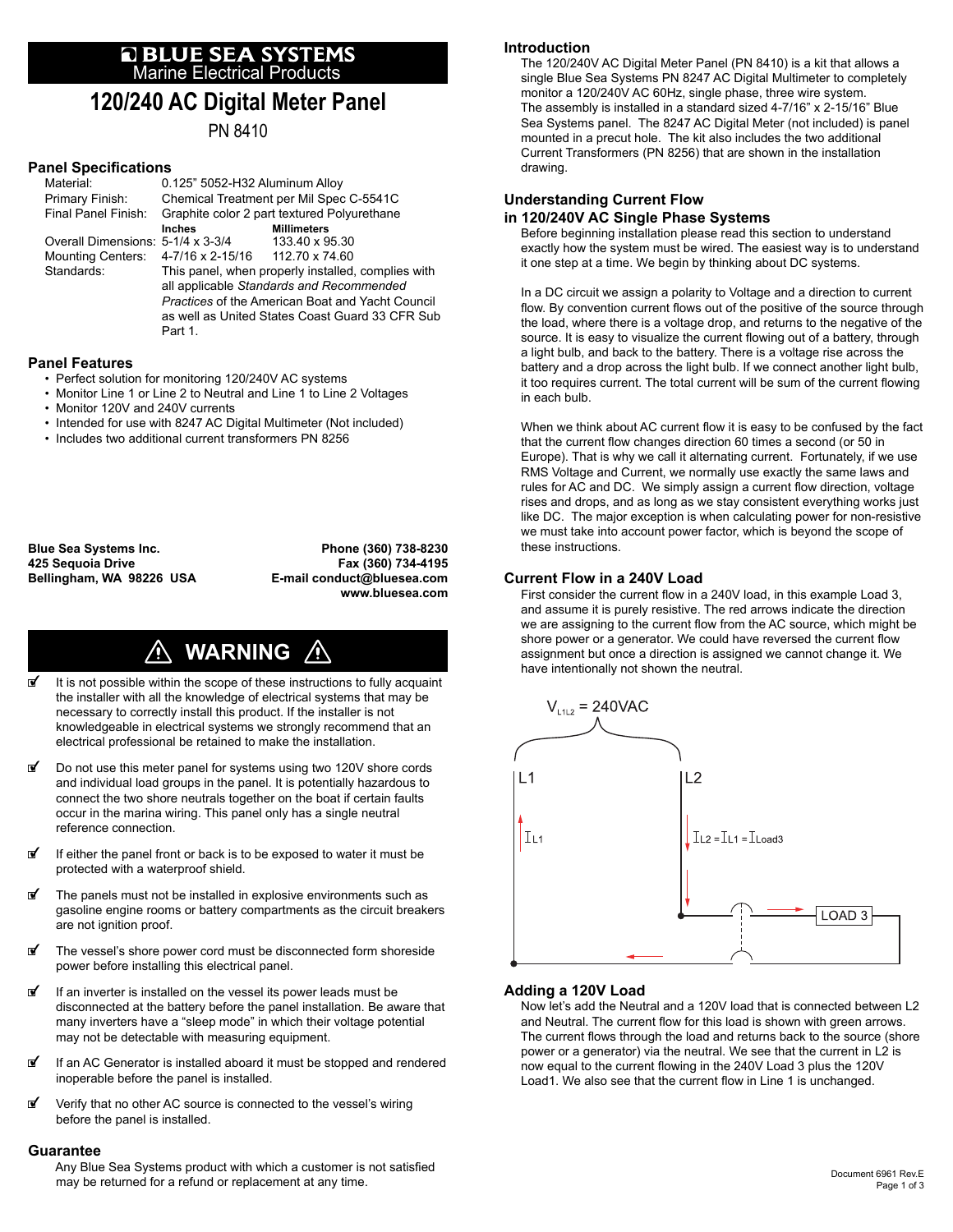# **Adding a 120V Load (continued)**



#### **Current Flows in a 120/240 Single Phase Three Wire System**

 Finally, in this diagram we add another 120V load, Load 2 connected to L1 and Neutral. Since we have already assigned a direction to the current flow in L1 we must use the same current flow direction to supply Load 2. We see that the current flow in L1 is equal to the sum of the current flow for Load 3 and Load 2. Just like the current in L2 was the sum of the currents supplying Load 1 and Load 3.

The current flow in the Neutral deserves a special look. Since the currents "flow" in opposite directions we subtract to get the net current flowing in the Neutral. If Load 1 and Load 2 are exactly the same size the Neutral current will be Zero. In fact when the loads are assigned electricians try to balance the load on Line 1 and Line 2 so that the neither leg is overloaded, the result of this is that the Neutral current should be about zero in a well-designed system.



 Based on the previous diagram we see that if we want to measure all of the relevant currents in a 120/240V AC system we need to place our current sensing Current Transformers (CT) in the appropriate positions.

 To see the current associated with 240V loads alone, we must arrange the distribution panel loads and buses exactly as shown. The current measured by CT1 and CT2 measures the current flow total in L1 and L2. This is the sum of the currents of the 120V loads on that line and the current to the 240V loads. The current measured by CT3 is only that associated with 240V AC loads.

## **Current Flows in a 120/240 Single Phase Three Wire System (continued)**

 This approach requires that the 240V loads on the system be "down stream" from the 120V loads. In other words, all of the 120V loads are connected to the bus ahead of the 240V loads. If the bus arrangement cannot be setup in this manner it may only be possible to monitor Line 1 and Line 2 current.



## **Complete Instrumentation For 120/240V Systems**

 To fully instrument such a system requires measuring three voltages and three currents:

- 1) Line 1 to Neutral voltage
- 2) Line 2 to Neutral voltage
- 3) Line 1 to Line 2 voltage
- 4) Line 1 total current
- 5) Line 2 total current
- 6) Current flow in only the 240V loads

 The 8410 Panel when connected as show and installed in a system with the bus arrangement shown allows the 8247 AC Digital Meter to fully monitor a 120/240V AC system.

 It is critical that the loads be arranged as shown, otherwise the 120V and 240V load currents cannot be separated. Wired as shown, any current required can easily be calculated. For example: If Line 1 current was 10 Amps, Line 2 current was 20 Amps, and the 240V load current was 5 Amps, then the 120V loads on Line 1 total 10A-5A=5 Amps. Similarly, the 120V loads on Line 2 equal 20A-5A=15A.

It is also possible to monitor the current flow to, or from, a particular load or source, by simply passing the circuit's hot or neutral wire through its own CT.

#### **AC Voltage**

 There is no separate voltage sensing for the AC meters, this means that to measure multiple voltages the power to the meter is switched from one source to another. The meter's internal power supply can tolerate temporary transients but if the "off time" is too long the meter will go through its power up process. This does not damage the meter; it is simply a bit of an inconvenience. This should not normally occur with the 8410 Panel as the rotary switch minimizes "off time".